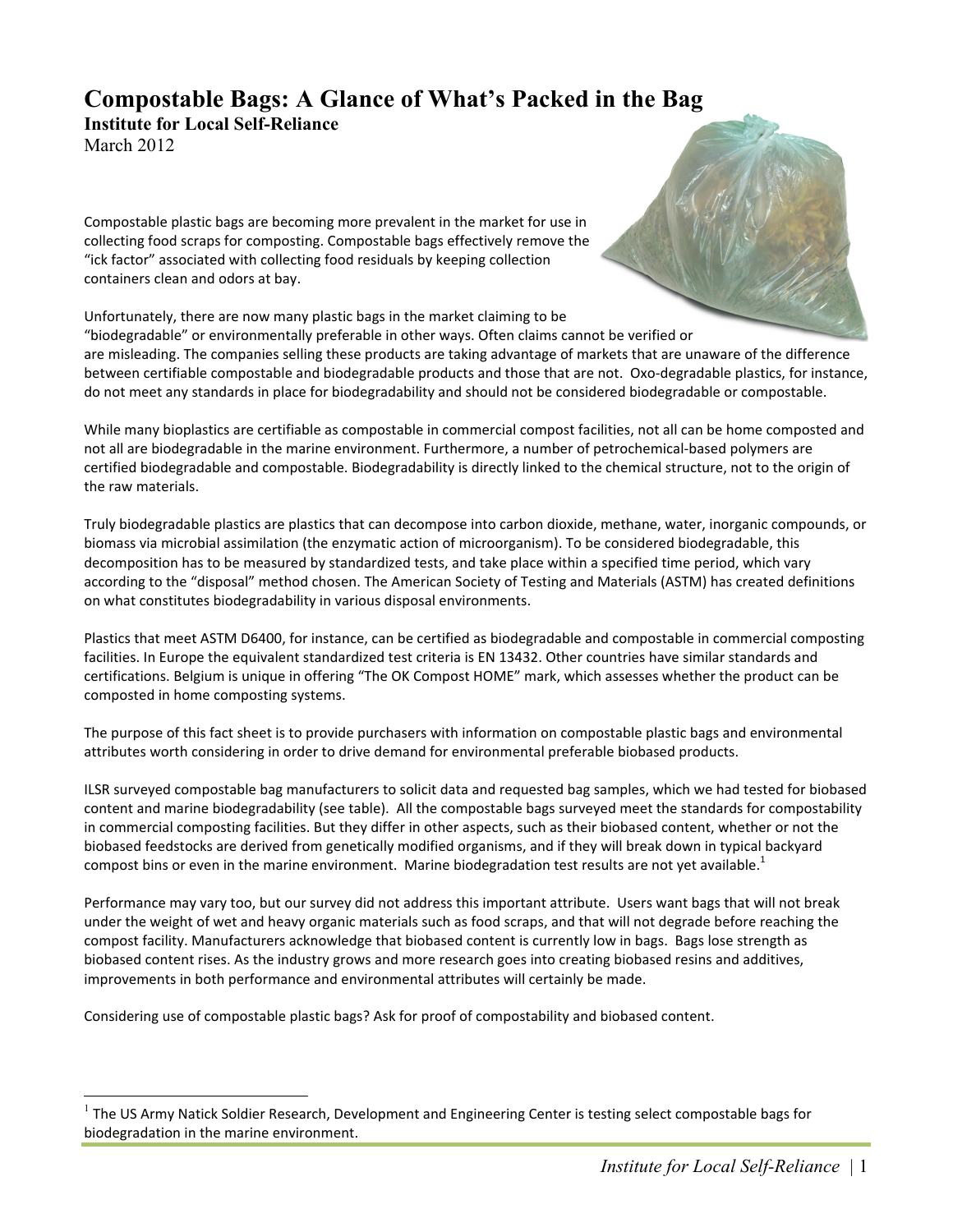#### **PERCENT
BIOBASED
CONTENT**

The biobased (organic) carbon content is a ratio of the amount of biobased organic carbon to the total amount of organic carbon in the material or product. It is important to note that biobased content is not the amount of biobased carbon to the total weight of the product, but to the total amount of organic carbon in the product. Biobased carbon represents renewable or biological carbon such as corn sugar, bagasse, canola oil, castor seeds, wheat straw, potato starch, switchgrass,
and
forestry
residues.

The
radiocarbon
analysis
described
in
ASTM
D6866
– Standard
Test
Methods
for Determining the Biobased Content of Solid, Liquid, and Gaseous Samples Using Radiocarbon Analysis - is the USgovernment-approved method for determining the biobased content of biobased products. It is also used in Europe. The US Department Agriculture now offers a biobased content label under its BioPreferred® Program. Look for this product label
when
purchasing
products
claiming
biobased
content.

Some bag makers falsely claim or imply they are 100% biobased. We had bags tested by a reputable lab and found that the highest percentage of biobased content was 47%, with the lowest level at 1%. When surveying companies, several manufacturers disregarded the need for ASTM D6866 and said they knew the amount of biobased content in their product because they knew the amount of biobased resin that is in their product. Trust but verify.

#### **GENETICALLY
MODIFIED
(GM)**

In North America, many of the biomass crops currently in production have been genetically modified, primarily for resistance to herbicides or insects. For example, 85% of all field corn planted in the US, 91% of the soybeans planted in the US, and 85% of the canola planted in Canada in 2009 were genetically modified. This profusion of GM crops on the landscape makes it difficult to directly source non-GM crops for industrial production, despite concern among potential buyers about the potential environmental and health impacts of GM crops. The widespread use of GM biomass crops has resulted in a documented increase in the use of herbicides and the spread of herbicide-resistant plants. There remain many under-addressed and under-researched environmental, biodiversity, and health concerns about the introduction, use, and dissemination
of
GM
biomass
crops.

For this reason, we asked bag manufacturers to share whether the biomass used in their products was genetically modified. Of the ten manufacturers who responded to our survey, five indicated use of GM feedstocks, while two indicated use of GMO-free biomass. Data was not available for three. Novamont and Cereplast are two resin manufacturers that pride themselves on using non-genetically modified feedstock and Novamont regularly traces the origin of their raw material to be certain. As a further measure to improve the availability of GM-free corn, Novamont takes part in offset programs to assure the growth of GM-free crops when sourcing additives from markets and geographical locations that GMO cannot be avoided.

While much of the corn currently used to produce the corn-derived polylactic acid (PLA) plastic is genetically modified, GMO
corn
is
not
required
for
PLA
production.

#### **COMPOSTABILITY**

The primary purpose of using compostable bags is to divert organic materials, such as food scraps and yard trimmings, for composting. Ensuring the compostability of bags is important. Existing tests and standards, such as EN13432, ASTM D6400, ISO
17088,
and
AS
4736,
evaluate
the
compostability
of
bags
and
other
products
in
commercial
or
industrial
composting systems. Bags that meet these standards can be third party certified by the Biodegradable Products Institute (BPI) in the US, Bureau
de
Normalisation
du
Québec
(BNQ)
in
Canada, AIB‐Vinçotte
in
Belgium,
Din‐Certco
in
EU,
Japan
Bioplastics Association, or the Australian Environmental Labeling Association to receive a certification logo that can be displayed on the bag.

It is important for products to display certification logos and have the words "compostable" legibly written on the bags. This minimizes confusion when collected and builds trust that the product is what it claims. Products should be third-party certified compostable or at least meet the compostability standards to ensure the product will break down in industrial facilities. The word "biodegradable" does not equal compostable. Compostable means that the product will decompose in commercial
compost
facilities
within
180
days.

In places such as California, bags claiming compostability must be labeled with a third party certification logo indicating the bags meet ASTM D6400, and one of the following: bag is a uniform green color with the word "compostable" in 1-inch high letters on one side of the bag, or labeled "compostable" on both sides of the bag in at least 1-inch high green letters or in a contrasting
color
on
a
1‐inch
high
green
band.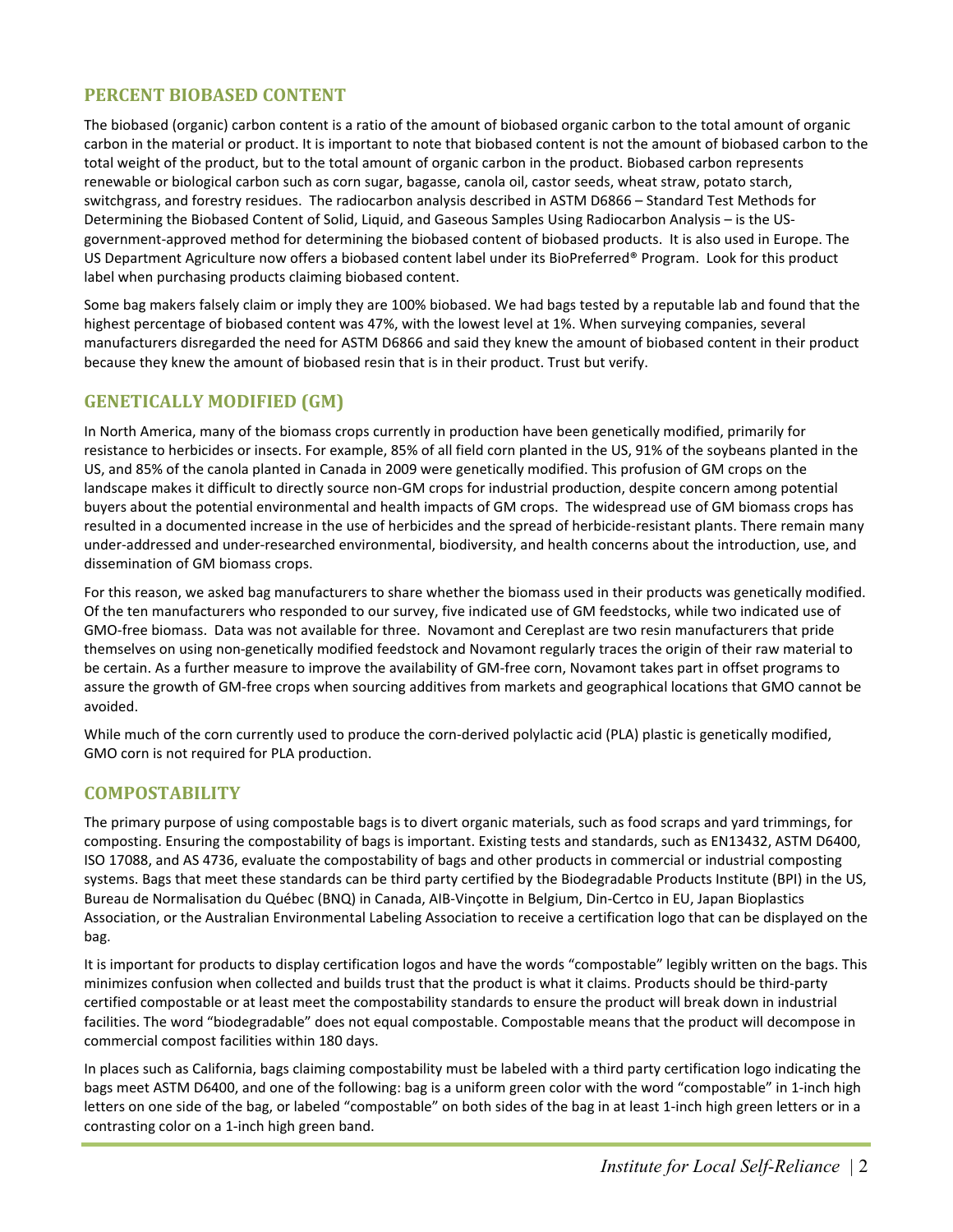Encouraging the use of backyard compostable products can potentially facilitate wider composting of biobased products than is currently possible due to the lack of commercial composting facilities that accept such products. Composting essentially takes place within two temperature ranges in which certain microorganisms thrive: mesophilic (10-40°C) and thermophilic (over 40°C). Not all products that meet the ASTM D6400 composting standard will biodegrade and disintegrate at lower mesophilic temperatures. Backyard composting systems can reach thermophilic conditions, but not all do.

Products that can compost in a variety of backyard/home systems greatly increase the opportunities for waste diversion, given that many regions of the country lack commercial composting facilities. (Although mesophilic temperatures and microorganisms
can
allow
effective
composting
given
sufficient
time,
it
should
be
noted
that
thermophilic
temperatures destroy more pathogens, weed seeds, and fly larvae in the composting materials. Higher temperatures also speed the composting
process
and
facilitate
thermophilic
fungi
and
bacteria
favorable
for
effective
composting.)

Products may be backyard or home compostable if they are certified by Vinçotte OK Compost HOME. OK Compost HOME is the only certification that assesses compostability in typical backyard compost settings, which do not reach or maintain the high temperatures of industrial compost facilities. Only two of our surveyed bag products indicated they met the Vinçotte OK
Compost
HOME
standard.

### **AQUATIC
BIODEGRADABILITY**

The negative impact of plastics on aquatic ecosystems is increasingly being documented. Plastics fragment into minute pieces and are mistaken for food by the tiniest of species as well as by larger marine animals. Aquatic biodegradability is an added environmental attribute for any biobased product. We had the bags tested by the US Army Natick Soldier Research Development & Engineering Center (NSRDEC) to determine marine biodegradability of the bags according to ASTM D7081, Standard Specification for Non-Floating Biodegradable Plastics in the Marine Environment. Results are not yet in.

Vinçotte's
OK
Biodegradable
WATER
certification
verifies
products
that
are
freshwater
biodegradable.